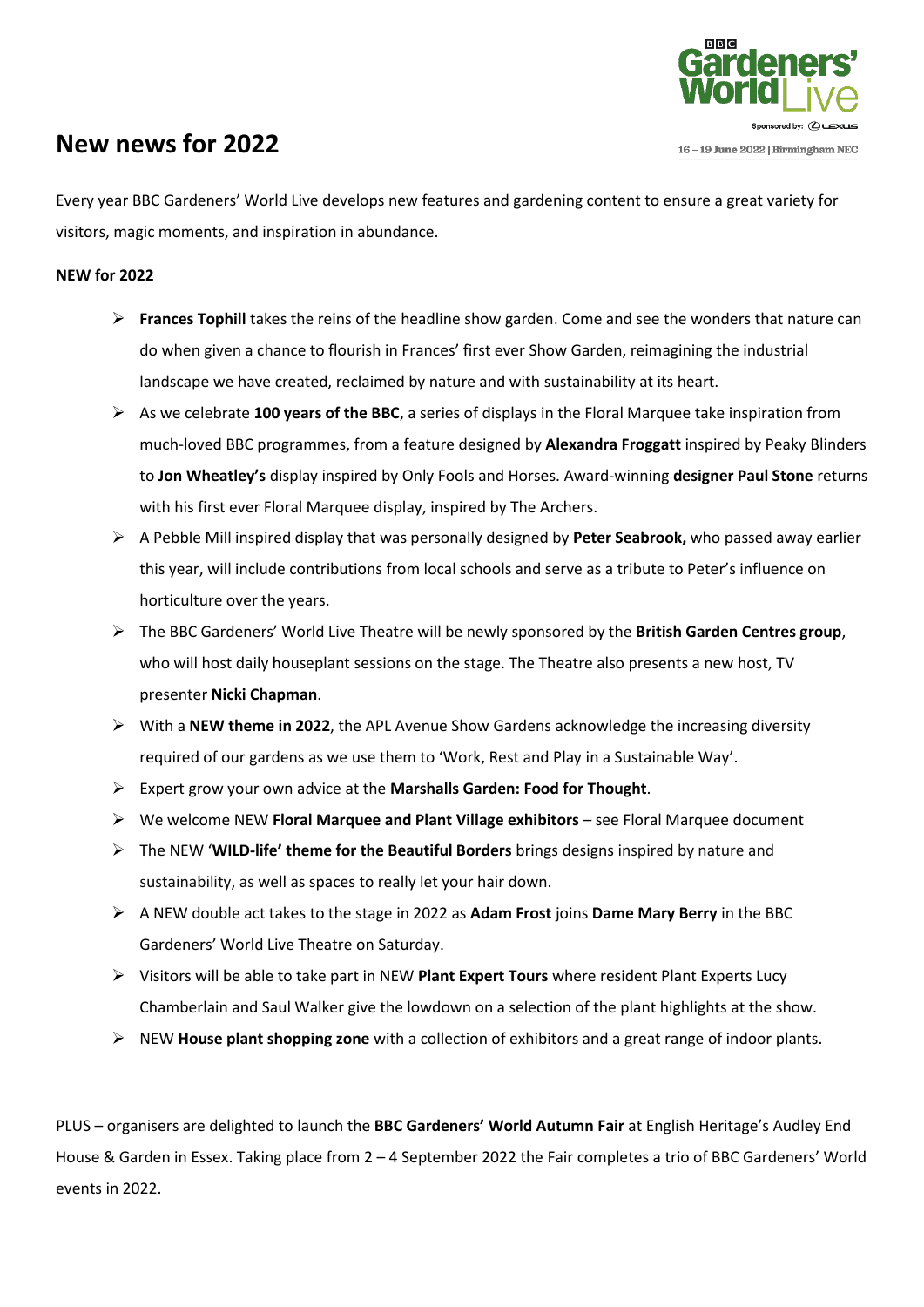# **Borders – WILD-life**

The Beautiful Borders are unique to BBC Gardeners' World Live, packed with take-home ideas of how to squeeze the most into your garden. The 2022 theme is WILD-life, with designs being inspired by a love of nature, attracting wildlife and rewilding, as well as looking at gardens as a place to let down your hair. Expect the area to be awash with flair, variety and vibrancy, and of course ideas that can be infused into even the smallest area of the garden.

There will be over 20 Beautiful Borders at BBC Gardeners' World Live 2022, a selection of which are featured below:

# **Grant Horticulture – 'Living the Wild Life'**

Dive into this effervescent Border to gather herbs and berries needed for summer cocktails. A lively splash of botanical plants fizzes out of the central bed, escaping into naturalistic planting reclaimed by wildlife. Bursting with joie de vivre, this Border bubbles with excitement and fun.

# **Carly Tong – 'Express Yourself'**

A vibrant colour palette, using complimentary colours represents how a garden can express ones nature. Plant choices have been made specifically to encourage pollinators. An evergreen backbone, derived from a love of Italian gardens, ensures the Border has interest throughout the year.

### **David Magor – 'Overcoming Barriers'**

This Beautiful Border creates a contemporary space that is inviting for wildlife. It takes visitors on a journey of recovery from turmoil towards peace of mind through reconnecting with nature. On the way a shaded area with dark spikey plants and corten steel barriers gives way to healing blues, wildlife havens and medicinal plants. Then finally, a green oasis surrounding a reflective and calming water bowl.







# **Lynn Cordall – 'The Butterfly Ball'**

Whilst incorporating paving to resemble a dancefloor, the main focus of this Border is to be a haven for butterflies and moths, providing an opportunity for them to relax and recover amongst the planting chosen specifically for their benefit.

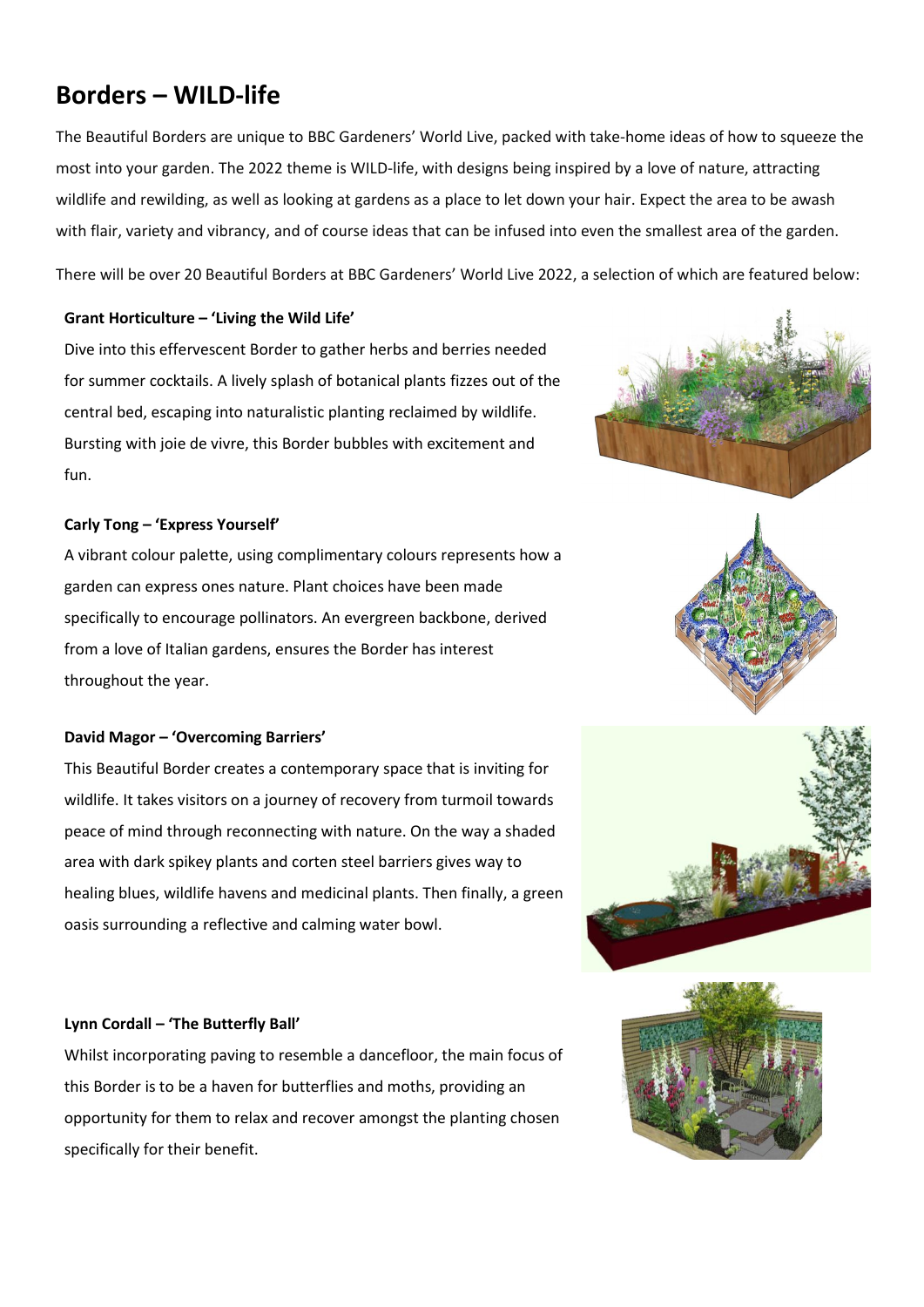#### **Lou Carson Garden Design – 'Wildlife Oasis'**

This design shows how a wildlife friendly pond can blend beautifully and naturally within a border. Naturalistic planting is selected to attract wildlife and to reduce the need for watering. Plants can be divided, cuttings made, or seeds sown to extend the border. Materials are all recycled and re-used, showing that a sustainable garden can be created and maintained with little cost.

#### **Jordan Dennis – Play in the Wild Life**

'Play in the wildlife' is inspired by Jordan's children who love the outdoors and is all about giving young people the ability to play and interact with the wildlife outdoors. This garden will be a creative and imaginative escape into a woodland setting, with a garden tepee and a woodland mushroom seating area to sit and watch the insect space.

#### **Angie Tolley – To Anchor a Wild World**

This Beautiful Border will showcase the benefits of sensory planting for a child with Autism, providing a safe retreat with calming plants. Outer areas will be planted with an orderly theme to symbolise the importance of routine. Using scent, sound and touch, this garden will create stability and security: an anchor in a wild world.

# **Lorraine Brodwick – Wildlife Habitat**

Over the last few years there has been a significant shift in how people perceive the importance of a wide variety of wildlife in the garden, giving way to manicured gardens. The design of this garden is to highlight some of the plant varieties that attract birds, bees, butterflies and other pollinators to the garden, somewhere for bugs to flourish and the importance of water for all life to thrive.

# **Kathryn Westcott - Princess Christian Farm's Eco-Friendly Community Garden**

Princess Christian's Farm Wildlife Garden has been designed and built by the service users at PCF, all of whom have either a learning and/or physical disability. The Border design incorporates a sensory garden for the service users along with wildlife friendly habitats including a bug hotel, pond, hedgehog house and bird table.